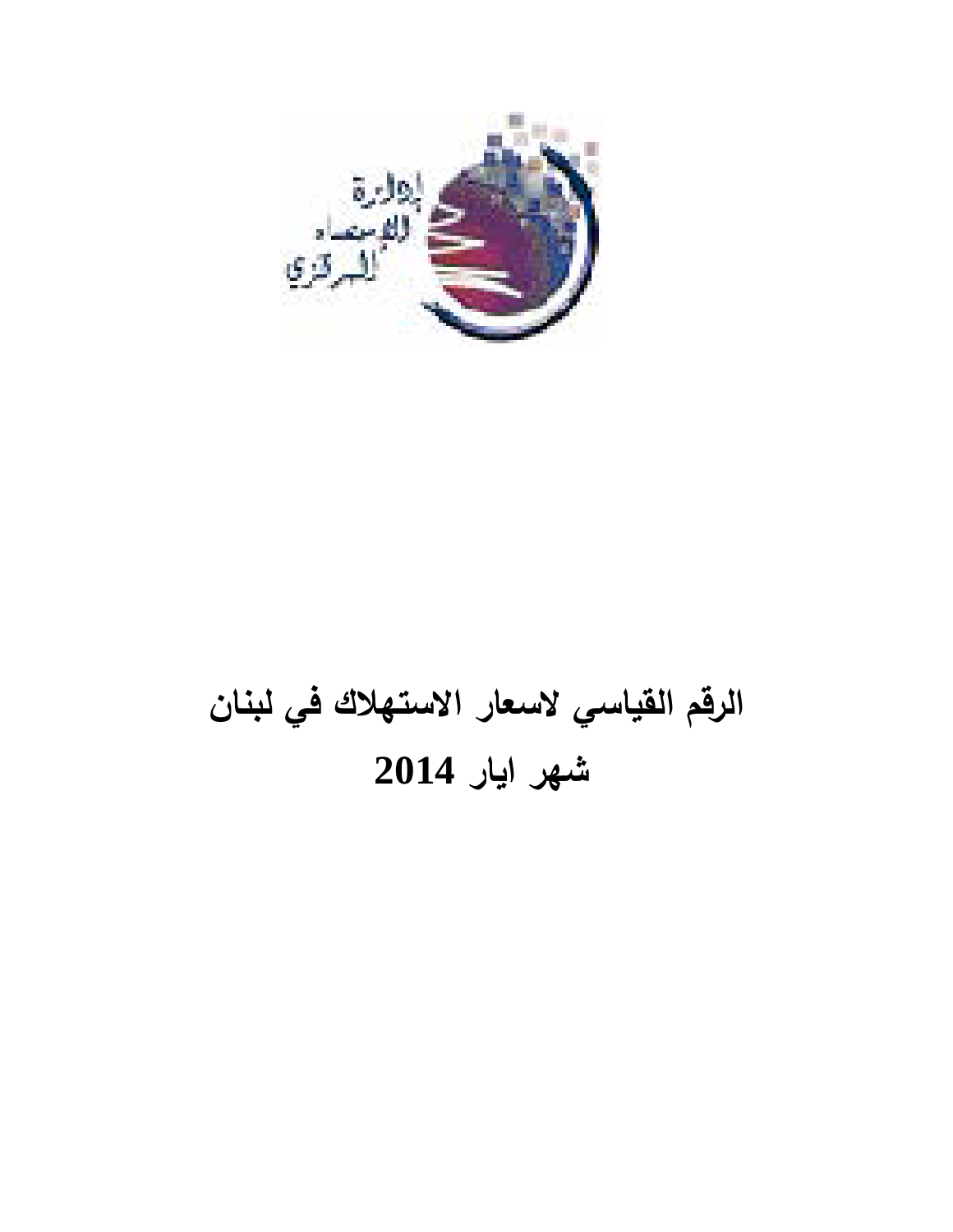# الجمهورية اللبنانية **Republic Lebanese Presidency of Council of Ministers** الوزراء مجلس رئاسة

Central Administration of Statistics

## لبنان *Lebanon* كانون الاول *2013=100 100= 2013 December*

| <b>Expenditure Divisions</b>              | Monthly Change $^\star$ | <b>MAY 2014</b><br><b>INDEX</b> | <b>APRIL 2014</b><br><b>INDEX</b> | <b>Weights</b> | أبواب الانفاق                              |
|-------------------------------------------|-------------------------|---------------------------------|-----------------------------------|----------------|--------------------------------------------|
|                                           | التغير الشهرى           | مؤشر أيار 2014                  | مؤشر نيسان 2014                   | التثقيلات      |                                            |
| Food and non-alcoholic beverages          | $-2.2%$                 | 99.44                           | 101.65                            | 20.6           | المواد الغذائية والمشروبات غيرالروحية      |
| Alcoholic beverages, tobacco              | 0.1%                    | 105.83                          | 105.74                            | 1.6            | مشروبات روحية وتبغ وتنباك                  |
| <b>Clothing and footwear</b>              | $-0.3%$                 | 112.38                          | 112.71                            | 5.4            | الألبسة والأحذية                           |
| Housing water, electricity, gas and other |                         |                                 |                                   |                |                                            |
| fuels                                     | 0.0%                    | 101.19                          | 101.21                            | 28.5           | مسكن ماء وغاز وكهرباء ومحروقات أخرى        |
| <b>Actual rent</b>                        | 0.03%                   | 100.77                          | 100.74                            | 3.4            | ايجار                                      |
| <b>Old rent</b>                           | $0.00\%$                | 100.24                          | 100.24                            | 36.1%          | ايجار قديم                                 |
| <b>New rent</b>                           | 0.1%                    | 101.14                          | 101.09                            | 63.9%          | ايجار جديد                                 |
| <b>Owner occupied</b>                     | 0.06%                   | 101.85                          | 101.79                            | 13.2           | القيمة التاجيرية للمالكين                  |
| Water, electricity, gas and other fuels   | 0.0%                    | 100.72                          | 100.72                            | 11.9           | ماء وغاز وكهرباء ومحروقات أخرى             |
| Furnishings, household equipment and      |                         |                                 |                                   |                |                                            |
| routine household maintenance             | 0.4%                    | 100.83                          | 100.47                            | 3.7            | أثاث وتجهيزات منزلية  وصيانة مستمرة للمنزل |
| <b>Health</b>                             | 0.8%                    | 100.16                          | 99.32                             | 7.8            | الصحة                                      |
| <b>Transportation</b>                     | 0.6%                    | 102.03                          | 101.37                            | 13.1           | النقل                                      |
| <b>Communication</b>                      | $-0.2%$                 | 99.64                           | 99.87                             | 4.6            | الإتصالات                                  |
| Recreation, amusement, and culture        | 0.0%                    | 100.60                          | 100.55                            | 2.3            | الإستجمام والتسلية والثقافة                |
| <b>Education</b>                          | 0.0%                    | 100.07                          | 100.07                            | 5.9            | التعليم                                    |
| <b>Restaurant &amp; hotels</b>            | 0.1%                    | 101.85                          | 101.76                            | 2.6            | مطاعم و فنادق                              |
| Miscellaneous goods & services            | 0.0%                    | 101.00                          | 101.03                            | 4.0            | سلع وخدمات متفرقة                          |
| <b>Consumer price index</b>               | $-0.3%$                 | 101.32                          | 101.64                            | 100.0          | الرقم القياسي لأسعار الإستهلاك             |

*\*Because data were not collected for the period January 2013 - May 2013, only the monthly changes (current month to previous month) will be published. With the release of the index for June 2014 in July, the 12-month change will be publsihed. A 12-month change comparing the current index with the interpolated index will be available on the CAS website.*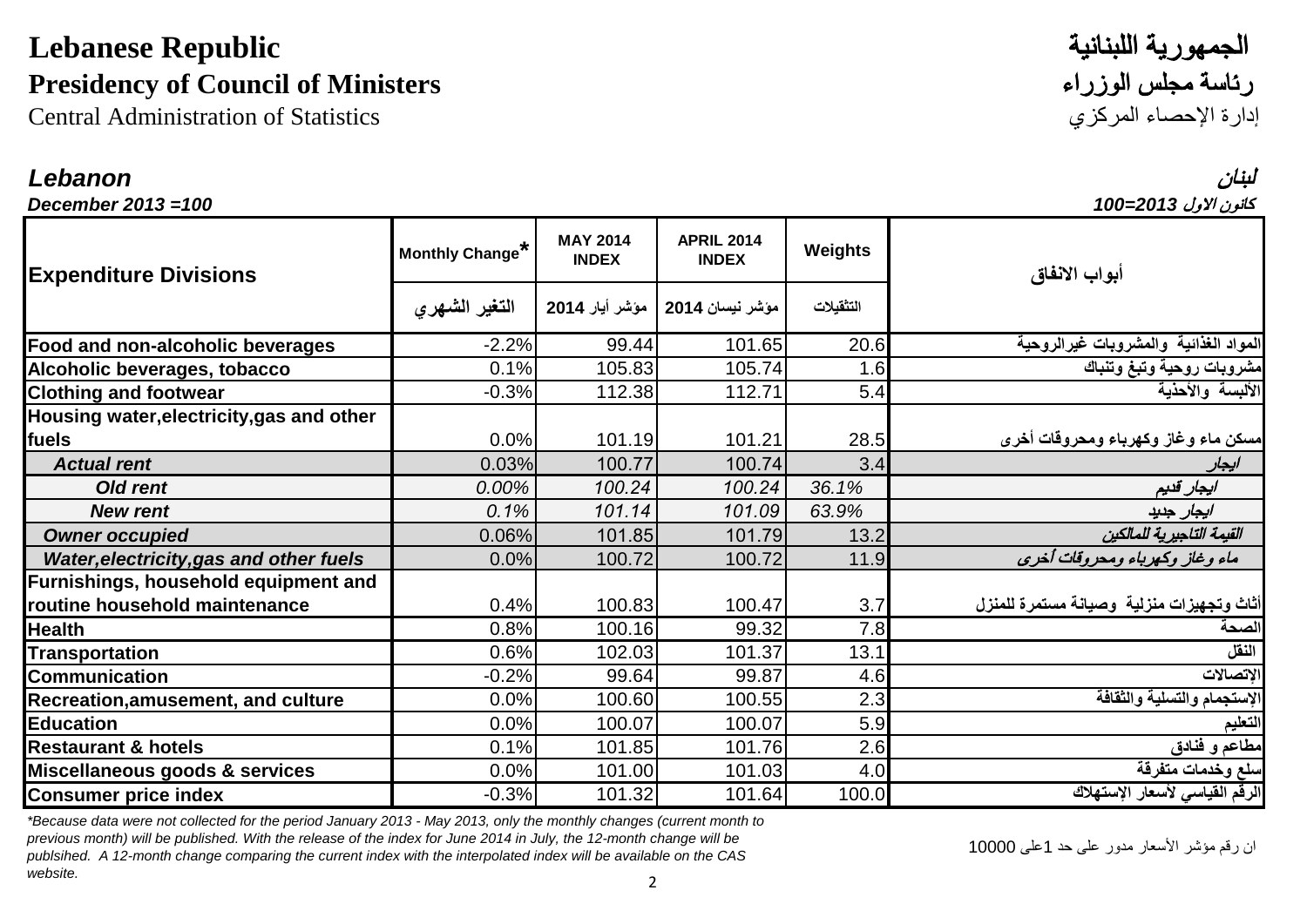# بيروت *Beirut*

| كانون الاول 2013 =100<br>December 2013=100 |
|--------------------------------------------|
|--------------------------------------------|

| <b>Expenditure Divisions</b>              | Monthly Change <sup>*</sup> | <b>MAY 2014</b><br><b>INDEX</b> | <b>APRIL 2014</b><br><b>INDEX</b> | <b>Weight as</b><br>$%$ of | <b>Weights</b> | أبواب الانفاق                         |  |
|-------------------------------------------|-----------------------------|---------------------------------|-----------------------------------|----------------------------|----------------|---------------------------------------|--|
|                                           | التغير الشهرى               |                                 | مؤشر نيسان 2014   مؤشر أيار 2014  | Lebanon                    | التثقيلات      |                                       |  |
| Food and non-alcoholic beverages          | $-1.8%$                     | 100.21                          | 102.06                            | 3.4                        | 19.7           | المواد الغذائية والمشروبات غيرالروحية |  |
| Alcoholic beverages, tobacco              | 0.0%                        | 106.34                          | 106.36                            | 0.3                        | 1.7            | مشروبات روحية وتبغ وتنباك             |  |
| <b>Clothing and footwear</b>              | $-1.9%$                     | 111.55                          | 113.69                            | 0.8                        | 4.6            | الألبسة والأحذية                      |  |
| Housing water, electricity, gas and other |                             |                                 |                                   |                            |                |                                       |  |
| fuels                                     | 0.1%                        | 100.21                          | 100.10                            | 3.9                        | 22.5           | مسكن ماء وغاز وكهرباء ومحروقات أخرى   |  |
| <b>Actual rent</b>                        | 0.1%                        | 100.50                          | 100.40                            | 0.8                        | 4.9            | ايجار                                 |  |
| Old rent                                  | $0.00\%$                    | 100.86                          | 100.86                            |                            | 46.2%          | ايجار قديم                            |  |
| <b>New rent</b>                           | 0.19%                       | 100.19                          | 100.00                            |                            | 53.8%          | ايجار جديد                            |  |
| <b>Owner occupied</b>                     | 0.2%                        | 100.19                          | 100.00                            | 1.9                        | 11.1           | القيمة التـاجيرية للمالكين            |  |
| Water, electricity, gas and other fuels   | 0.2%                        | 99.80                           | 99.63                             | 1.1                        | 6.5            | ماء وغاز وكهرباء ومحروقات أخرى        |  |
| Furnishings, household equipment and      |                             |                                 |                                   |                            |                | أثاث وتجهيزات منزلية وصيانة مستمرة    |  |
| routine household maintenance             | 0.2%                        | 100.52                          | 100.35                            | 0.9                        | 5.2            | للمنزل                                |  |
| <b>Health</b>                             | 0.7%                        | 100.04                          | 99.30                             | 1.6                        | 9.2            | الصحة                                 |  |
| <b>Transportation</b>                     | 0.5%                        | 101.45                          | 100.97                            | 2.2                        | 12.7           | النقل                                 |  |
| <b>Communication</b>                      | $-0.3%$                     | 99.43                           | 99.75                             | 0.9                        | 5.2            | الإتصالات                             |  |
| Recreation, amusement, and culture        | $-0.1%$                     | 101.05                          | 101.16                            | 0.5                        | 2.9            | الإستجمام والتسلية والثقافة           |  |
| <b>Education</b>                          | 0.0%                        | 100.00                          | 100.00                            | 1.1                        | 6.4            | التعليم                               |  |
| <b>Restaurant &amp; hotels</b>            | 0.0%                        | 101.46                          | 101.50                            | 0.8                        | 4.6            | مطاعم و فُنادق                        |  |
| Miscellaneous goods & services            | $-0.1%$                     | 100.18                          | 100.24                            | 0.0                        | 5.2            | سلع وخدمات متفرقة                     |  |
| <b>Consumer price index</b>               | $-0.3%$                     | 100.92                          | 101.23                            | 17.3                       | 100.0          | الرقم القياسي لأسعار الإستهلاك        |  |

*\*Because data were not collected for the period January 2013 - May 2013, only the monthly changes (current month to previous month) will be published. With the release of the index for June 2014 in July, the 12-month change will be publsihed. A 12-month change comparing the current index with the interpolated index will be available on the CAS website.*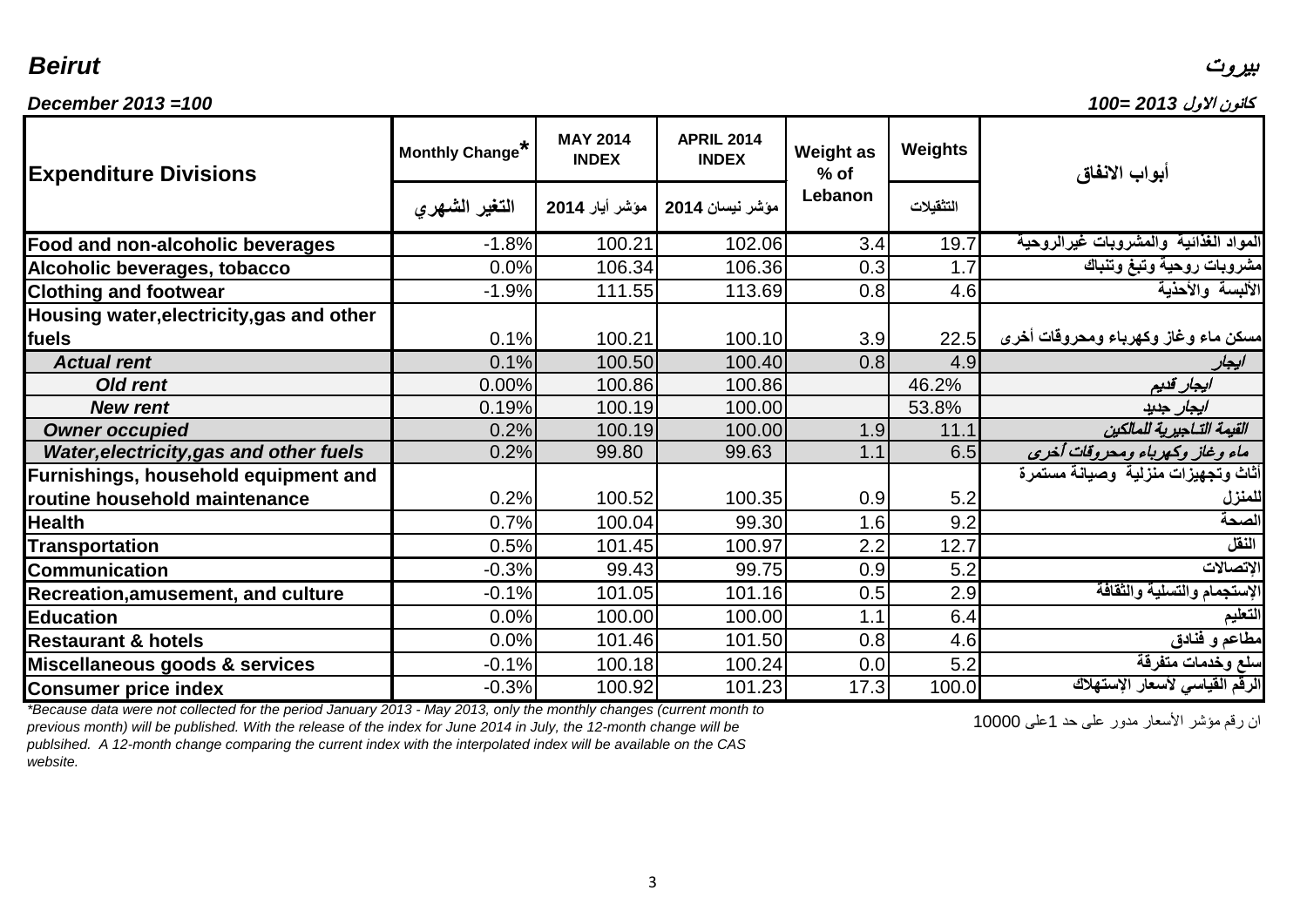# جبل لبنان *Lebanon Mount*

| <b>Expenditure Divisions</b>                   | Monthly Change <sup>*</sup> | <b>MAY 2014</b><br><b>INDEX</b> | <b>APRIL 2014</b><br><b>INDEX</b> | <b>Weight as</b><br>$%$ of | <b>Weights</b> | أبواب الانفاق                         |  |
|------------------------------------------------|-----------------------------|---------------------------------|-----------------------------------|----------------------------|----------------|---------------------------------------|--|
|                                                | التغير الشهري               | مؤشر أيار 2014                  | مؤشر نيسان 2014                   | Lebanon                    | التثقيلات      |                                       |  |
| Food and non-alcoholic beverages               | $-2.2%$                     | 99.85                           | 102.13                            | 8.3                        | 18.6           | المواد الغذائية والمشروبات غيرالروحية |  |
| Alcoholic beverages, tobacco                   | 0.2%                        | 105.75                          | 105.58                            | 0.6                        | 1.3            | مشروبات روحية وتبغ وتنباك             |  |
| <b>Clothing and footwear</b>                   | 0.1%                        | 111.82                          | 111.67                            | 2.5                        | 5.6            | الألبسة والأحذية                      |  |
| Housing water, electricity, gas and other      |                             |                                 |                                   |                            |                |                                       |  |
| fuels                                          | $-0.1%$                     | 101.02                          | 101.11                            | 12.9                       | 28.9           | مسكن ماء وغاز وكهرباء ومحروقات أخرى   |  |
| <b>Actual rent</b>                             | 0.0%                        | 100.42                          | 100.41                            | 2.0                        | 4.4            | ايجار                                 |  |
| Old rent                                       | 0.0%                        | 100.00                          | 100.00                            |                            | 42.5%          | ايجار قديم                            |  |
| <b>New rent</b>                                | 0.0%                        | 100.72                          | 100.72                            |                            | 57.5%          | ايجار جديد                            |  |
| <b>Owner occupied</b>                          | 0.0%                        | 100.72                          | 100.72                            | 6.1                        | 13.7           | القيمة التـاجيرية للمالكين            |  |
| <b>Water, electricity, gas and other fuels</b> | $-0.6%$                     | 101.89                          | 102.50                            | 4.8                        | 10.8           | ماء وغاز وكهرباء ومحروقات أخرى        |  |
| Furnishings, household equipment and           |                             |                                 |                                   |                            |                | أثاث وتجهيزات منزلية وصيانة مستمرة    |  |
| routine household maintenance                  | 0.4%                        | 100.82                          | 100.41                            | 1.6                        | 3.6            | للمنزل                                |  |
| <b>Health</b>                                  | 0.7%                        | 99.96                           | 99.22                             | 3.1                        | 7.0            | الصحة                                 |  |
| Transportation                                 | 0.6%                        | 101.58                          | 100.96                            | 6.6                        | 14.8           | النقل                                 |  |
| <b>Communication</b>                           | 0.0%                        | 100.00                          | 100.00                            | 2.4                        | 5.4            | الإتصالات                             |  |
| <b>Recreation, amusement, and culture</b>      | 0.0%                        | 100.70                          | 100.70                            | 0.9                        | 2.0            | الإستجمام والتسلية والثقافة           |  |
| <b>Education</b>                               | 0.0%                        | 100.11                          | 100.11                            | 2.9                        | 6.5            | التعليم                               |  |
| <b>Restaurant &amp; hotels</b>                 | 0.1%                        | 101.96                          | 101.90                            | 1.1                        | 2.5            | مطاعم و فنادق                         |  |
| Miscellaneous goods & services                 | 0.1%                        | 101.98                          | 101.84                            | 1.7                        | 3.8            | سلع وخدمات متفرقة                     |  |
| <b>Consumer price index</b>                    | $-0.3%$                     | 101.37                          | 101.66                            | 44.6                       | 100.0          | الرقم القياسى لأسعار الإستهلاك        |  |

10000 على1 حد على مدور الأسعار مؤشر رقم ان*\* Because data were not collected for the period January 2013 - May 2013, only the monthly changes (current month to previous month) will be published. With the release of the index for June 2014 in July, the 12-month change will be publsihed. A 12-month change comparing the current index with the interpolated index will be available on the CAS website.*

كانون الاول *2013 =100 100= 2013 December*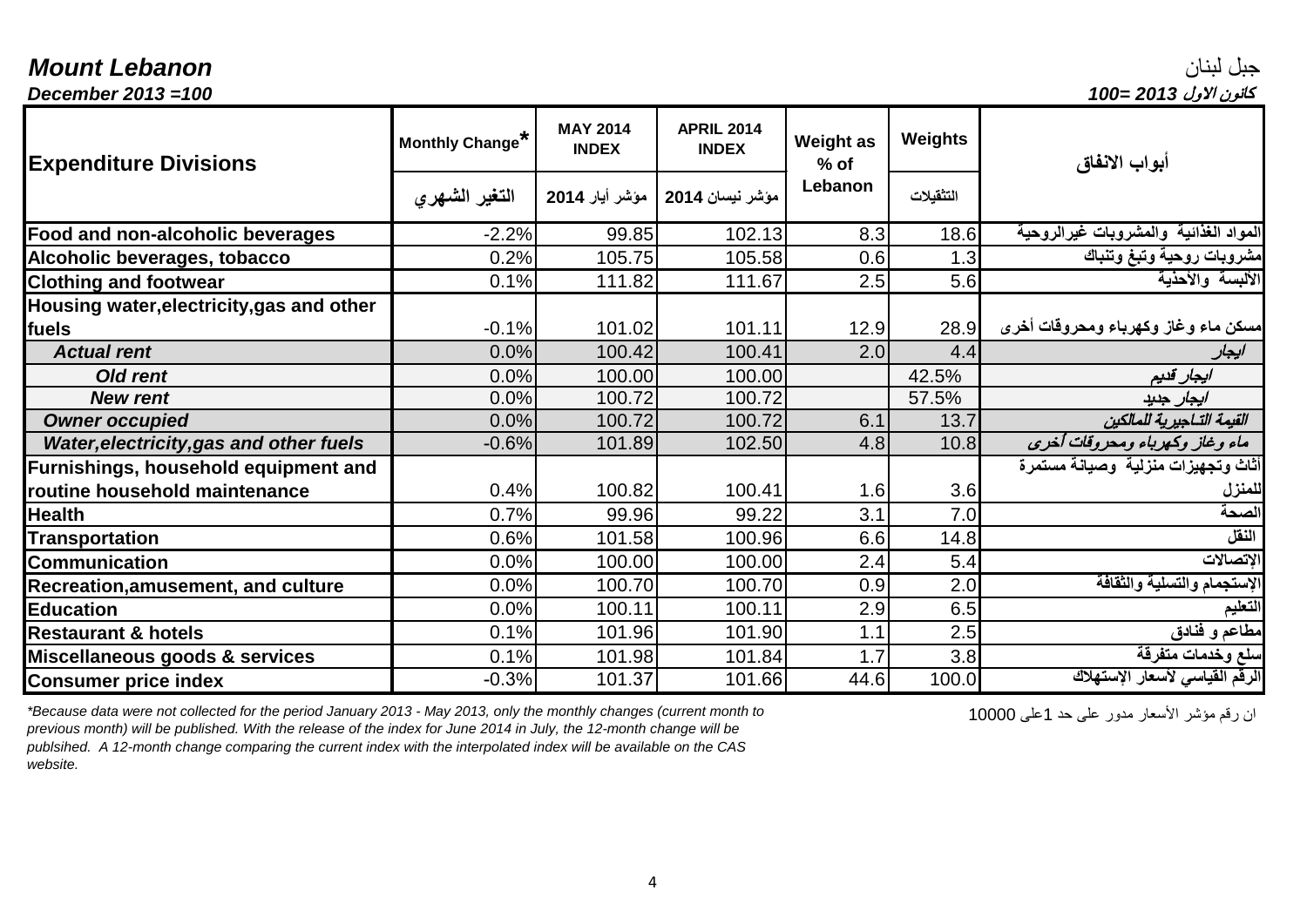الشمال *North* كانون الاول *2013 = 100 100= 2013 December*

| <b>Expenditure Divisions</b>                   | Monthly Change <sup>*</sup> | <b>MAY 2014</b><br><b>INDEX</b> | <b>APRIL 2014</b><br><b>INDEX</b> | <b>Weight as</b><br>$%$ of<br>Lebanon | <b>Weights</b> | أبواب الانفاق                         |
|------------------------------------------------|-----------------------------|---------------------------------|-----------------------------------|---------------------------------------|----------------|---------------------------------------|
|                                                | التغير الشهرى               |                                 | مؤشر نيسان 2014   مؤشر أيار 2014  |                                       | التثقيلات      |                                       |
| Food and non-alcoholic beverages               | $-3.0%$                     | 98.07                           | 101.10                            | 3.4                                   | 24.6           | المواد الغذائية والمشروبات غيرالروحية |
| Alcoholic beverages, tobacco                   | 0.0%                        | 106.63                          | 106.60                            | 0.2                                   | 1.4            | مشروبات روحية وتبغ وتنباك             |
| <b>Clothing and footwear</b>                   | 0.2%                        | 110.31                          | 110.05                            | 0.8                                   | 5.8            | الألبسة والأحذية                      |
| Housing water, electricity, gas and other      |                             |                                 |                                   |                                       |                |                                       |
| fuels                                          | $-0.2%$                     | 102.91                          | 103.16                            | 4.5                                   | 32.6           | مسكن ماء وغاز وكهرباء ومحروقات أخرى   |
| <b>Actual rent</b>                             | 0.0%                        | 103.38                          | 103.38                            | 0.3                                   | 2.2            | ايجار                                 |
| <b>Old rent</b>                                | 0.0%                        | 100.00                          | 100.00                            |                                       | 41.0%          | ايجار قديم                            |
| <b>New rent</b>                                | 0.0%                        | 105.80                          | 105.80                            |                                       | 59.0%          | ايجار جديد                            |
| <b>Owner occupied</b>                          | 0.0%                        | 105.80                          | 105.80                            | 2.2                                   | 16.0           | القيمة التـاجيرية للمالكين            |
| <b>Water, electricity, gas and other fuels</b> | 0.1%                        | 99.64                           | 99.49                             | 2.0                                   | 14.4           | ماء وغاز وكهرباء ومحروقات أخرى        |
| Furnishings, household equipment and           |                             |                                 |                                   |                                       |                | أثاث وتجهيزات منزلية وصيانة مستمرة    |
| routine household maintenance                  | 0.9%                        | 101.03                          | 100.10                            | 0.5                                   | 3.6            | للمنزل                                |
| <b>Health</b>                                  | 0.9%                        | 99.99                           | 99.05                             | 0.8                                   | 5.8            | الصحة                                 |
| <b>Transportation</b>                          | 0.7%                        | 103.55                          | 102.88                            | 1.6                                   | 11.6           | النقل                                 |
| <b>Communication</b>                           | $-1.1%$                     | 98.62                           | 99.75                             | 0.4                                   | 2.9            | الإتصالات                             |
| Recreation, amusement, and culture             | $-0.1%$                     | 99.62                           | 99.69                             | 0.3                                   | 2.2            | الإستجمام والتسلية والثقافة           |
| <b>Education</b>                               | 0.0%                        | 100.00                          | 100.00                            | 0.7                                   | 5.1            | التعليم                               |
| <b>Restaurant &amp; hotels</b>                 | 0.0%                        | 102.18                          | 102.21                            | 0.2                                   | 1.4            | مطاعم و فنادق                         |
| Miscellaneous goods & services                 | 0.1%                        | 100.21                          | 100.13                            | 0.4                                   | 2.9            | سلع وخدمات متفرقة                     |
| <b>Consumer price index</b>                    | $-0.7%$                     | 101.58                          | 102.27                            | 13.8                                  | 100.0          | الرقم القياسي لأسعار الإستهلاك        |

*\*Because data were not collected for the period January 2013 - May 2013, only the monthly changes (current month to previous month)* 10000 على1 حد على مدور الأسعار مؤشر رقم ان *will be published. With the release of the index for June 2014 in July, the 12-month change will be publsihed. A 12-month change comparing the current index with the interpolated index will be available on the CAS website.*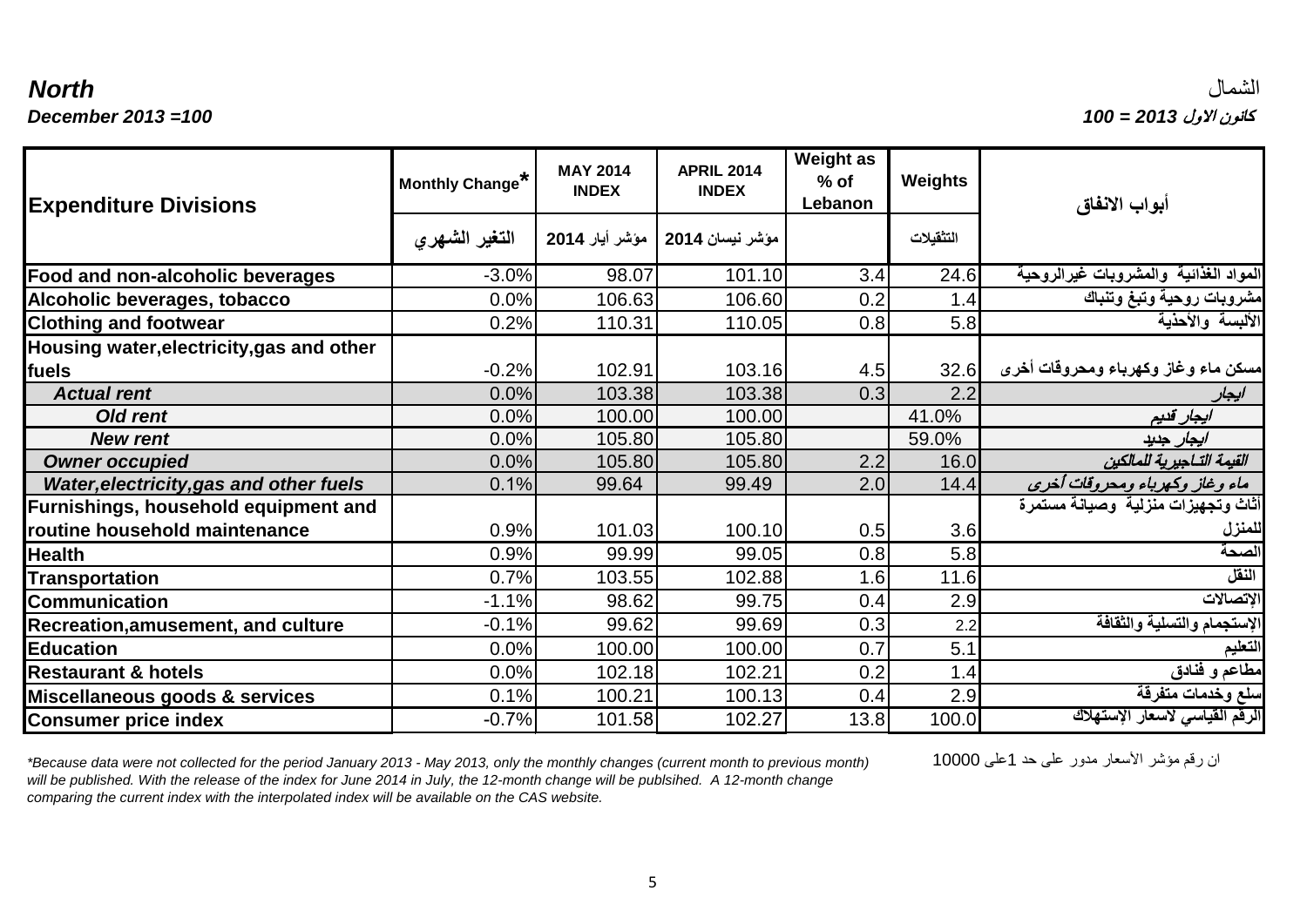| <b>Expenditure Divisions</b>              | Monthly Change* | <b>MAY 2014</b><br><b>INDEX</b> | <b>APRIL 2014</b><br><b>INDEX</b> | <b>Weight as</b><br>$%$ of<br>Lebanon | <b>Weights</b> | أبواب الانفاق                         |
|-------------------------------------------|-----------------|---------------------------------|-----------------------------------|---------------------------------------|----------------|---------------------------------------|
|                                           | التغير الشهري   | مؤشر أيار 2014                  | مؤشر نيسان 2014                   |                                       | التثقيلات      |                                       |
| Food and non-alcoholic beverages          | $-1.5%$         | 100.16                          | 101.65                            | 2.3                                   | 21.9           | المواد الغذائية والمشروبات غيرالروحية |
| Alcoholic beverages, tobacco              | 0.0%            | 104.07                          | 104.11                            | 0.2                                   | 1.9            | مشروبات روحية وتبغ وتنباك             |
| <b>Clothing and footwear</b>              | 0.1%            | 121.49                          | 121.36                            | 0.7                                   | 6.7            | الألبسة والأحذية                      |
| Housing water, electricity, gas and other |                 |                                 |                                   |                                       |                |                                       |
| fuels                                     | 0.2%            | 101.40                          | 101.20                            | 3.5                                   | 33.3           | مسكن ماء وغاز وكهرباء ومحروقات أخرى   |
| <b>Actual rent</b>                        | 0.0%            | 102.58                          | 102.58                            | 0.1                                   | 0.9            | ايجار                                 |
| <b>Old rent</b>                           | 0.00%           | 100.00                          | 100.00                            |                                       | 11.3%          | ايجار قديم                            |
| <b>New rent</b>                           | 0.00%           | 102.92                          | 102.92                            |                                       | 88.7%          | ايجار جديد                            |
| <b>Owner occupied</b>                     | 0.0%            | 102.92                          | 102.92                            | 1.4                                   | 13.8           | القيمة التـاجيرية للمالكين            |
| Water, electricity, gas and other fuels   | 0.6%            | 100.18                          | 99.60                             | 1.9                                   | 18.7           | ماء وغاز وكهرباء ومحروقات أخرى        |
| Furnishings, household equipment and      |                 |                                 |                                   |                                       |                | أثاث وتجهيزات منزلية وصيانة مستمرة    |
| routine household maintenance             | 0.4%            | 100.99                          | 100.62                            | 0.3                                   | 2.9            | للمنزل                                |
| <b>Health</b>                             | 0.7%            | 100.35                          | 99.68                             | 0.6                                   | 5.7            | الصحة                                 |
| Transportation                            | 1.1%            | 103.73                          | 102.65                            | 1.2                                   | 11.4           | النقل                                 |
| <b>Communication</b>                      | 0.0%            | 100.00                          | 100.00                            | 0.4                                   | 3.8            | الإتصالات                             |
| <b>Recreation, amusement, and culture</b> | 0.1%            | 100.01                          | 99.90                             | 0.3                                   | 2.9            | الإستجمام والتسلية والثقافة           |
| <b>Education</b>                          | 0.0%            | 100.00                          | 100.00                            | 0.5                                   | 4.8            | التعليم                               |
| <b>Restaurant &amp; hotels</b>            | 0.0%            | 100.73                          | 100.73                            | 0.1                                   | 1.0            | مطاعم و فنادق                         |
| Miscellaneous goods & services            | $-0.3%$         | 100.23                          | 100.55                            | 0.4                                   | 3.8            | سلع وخدمات متفرقة                     |
| <b>Consumer price index</b>               | $-0.1%$         | 102.19                          | 102.33                            | 10.5                                  | 100.0          | الرقم القياسى لأسعار الإستهلاك        |

*\*Because data were not collected for the period January 2013 - May 2013, only the monthly changes (current month to previous month) will be published. With the release of the index for June 2014 in July, the 12-month change will be publsihed. A 12-month change comparing the current index with the interpolated index will be available on the CAS website.*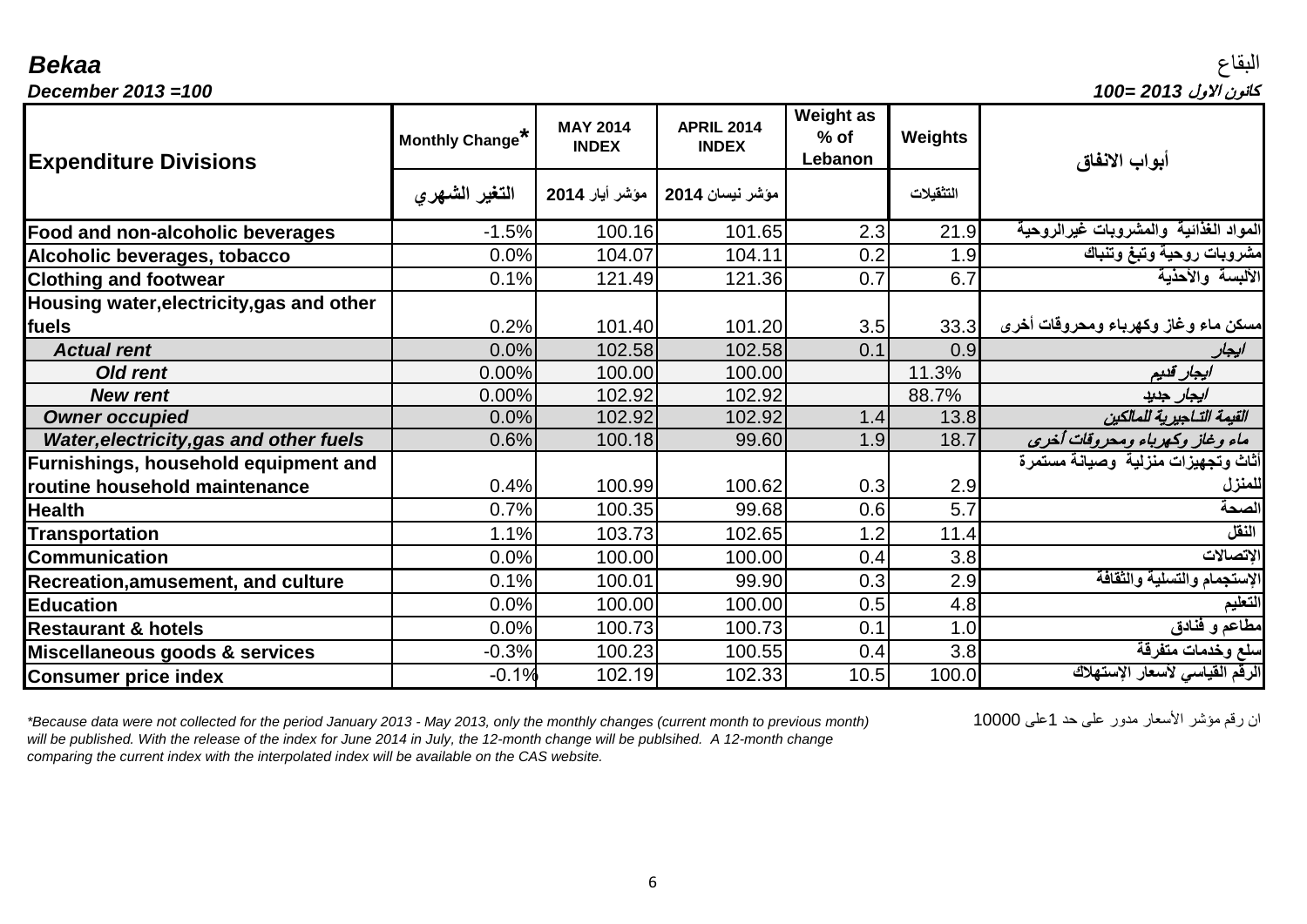| December $2013 = 100$<br>كانون الاول 2013 =100 |                 |                                 |                                   |                                       |           |                                       |  |  |  |
|------------------------------------------------|-----------------|---------------------------------|-----------------------------------|---------------------------------------|-----------|---------------------------------------|--|--|--|
| <b>Expenditure Divisions</b>                   | Monthly Change* | <b>MAY 2014</b><br><b>INDEX</b> | <b>APRIL 2014</b><br><b>INDEX</b> | <b>Weight as</b><br>$%$ of<br>Lebanon | Weights   | أبواب الانفاق                         |  |  |  |
|                                                | التغير الشهري   | مؤشر أيار 2014                  | مؤشر نيسان 2014                   |                                       | التثقيلات |                                       |  |  |  |
| Food and non-alcoholic beverages               | $-2.5%$         | 98.42                           | 100.93                            | 1.8                                   | 23.1      | المواد الغذائية والمشروبات غيرالروحية |  |  |  |
| Alcoholic beverages, tobacco                   | 0.0%            | 106.50                          | 106.54                            | 0.1                                   | 1.3       | مشروبات روحية وتبغ وتنباك             |  |  |  |
| <b>Clothing and footwear</b>                   | 0.1%            | 113.23                          | 113.07                            | 0.4                                   | 5.1       | الألبسة والأحذية                      |  |  |  |
| Housing water, electricity, gas and other      |                 |                                 |                                   |                                       |           |                                       |  |  |  |
| fuels                                          | 0.2%            | 99.79                           | 99.55                             | 2.2                                   | 28.2      | مسكن ماء وغاز وكهرباء ومحروقات أخرى   |  |  |  |
| <b>Actual rent</b>                             | 0.0%            | 100.00                          | 100.00                            | 0.2                                   | 2.2       | ايجار                                 |  |  |  |
| <b>Old rent</b>                                | 0.0%            | 100.00                          | 100.00                            |                                       | 19.7%     | ايجار قديم                            |  |  |  |
| <b>New rent</b>                                | 0.0%            | 100.00                          | 100.00                            |                                       | 80.3%     | ايجار جديد                            |  |  |  |
| <b>Owner occupied</b>                          | 0.0%            | 100.00                          | 100.00                            | 0.9                                   | 12.1      | القيمة التـاجيرية للمالكين            |  |  |  |
| Water, electricity, gas and other fuels        | 0.8%            | 99.55                           | 98.80                             | 1.1                                   | 13.9      | ماء وغاز وكهرباء ومحروقات أخرى        |  |  |  |
| Furnishings, household equipment and           |                 |                                 |                                   |                                       |           | أثاث وتجهيزات منزلية وصيانة مستمرة    |  |  |  |
| routine household maintenance                  | 0.2%            | 101.72                          | 101.51                            | 0.2                                   | 2.6       | للمنزل                                |  |  |  |
| <b>Health</b>                                  | 0.6%            | 99.41                           | 98.84                             | 0.9                                   | 11.5      | الصحة                                 |  |  |  |
| <b>Transportation</b>                          | 0.7%            | 102.21                          | 101.55                            | 0.9                                   | 11.5      | النقل                                 |  |  |  |
| <b>Communication</b>                           | $-0.2%$         | 99.67                           | 99.85                             | 0.3                                   | 3.8       | الإتصالات                             |  |  |  |
| <b>Recreation, amusement, and culture</b>      | 0.5%            | 101.00                          | 100.48                            | 0.1                                   | 1.3       | الإستجمام والتسلية والثقافة           |  |  |  |
| <b>Education</b>                               | 0.0%            | 100.31                          | 100.31                            | 0.4                                   | 5.1       | التعليم                               |  |  |  |
| <b>Restaurant &amp; hotels</b>                 | 0.0%            | 101.87                          | 101.82                            | 0.2                                   | 2.6       | مطاعم و فنادق                         |  |  |  |
| Miscellaneous goods & services                 | $-0.2%$         | 100.85                          | 101.00                            | 0.3                                   | 3.8       | سلع وخدمات متفرقة                     |  |  |  |
| <b>Consumer price index</b>                    | $-0.4%$         | 100.62                          | 101.02                            | 7.8                                   | 100.0     | الرقم القياسي لأسعار الإستهلاك        |  |  |  |

*\*Because data were not collected for the period January 2013 - May 2013, only the monthly changes (current month to previous month) will be published. With the release of the index for June 2014 in July, the 12-month change will be publsihed. A 12-month change comparing the current index with the interpolated index will be available on the CAS website.*

ان رقم مؤشر الأسعار مدور على حد 1على 10000

# الجنوب *South*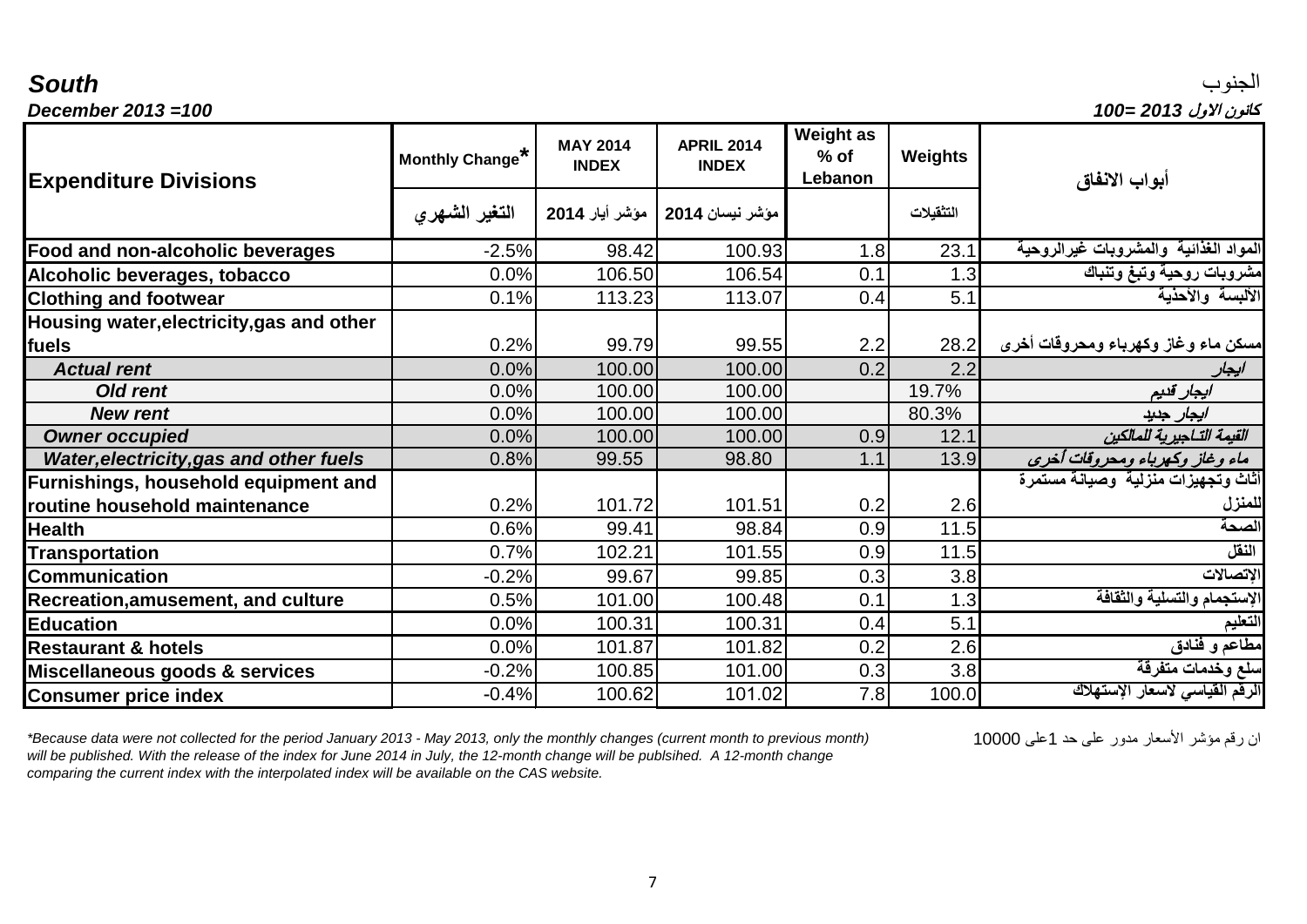## كانون الاول *2013 = 100 Nabatieh*

*December 2013 =100*

|                                                | Monthly Change* | <b>MAY 2014</b> | <b>APRIL 2014</b>                | <b>Weight as</b><br>$%$ of | Weights   |                                       |
|------------------------------------------------|-----------------|-----------------|----------------------------------|----------------------------|-----------|---------------------------------------|
| <b>Expenditure Divisions</b>                   |                 | <b>INDEX</b>    | <b>INDEX</b>                     | Lebanon                    |           | أبواب الانفاق                         |
|                                                | التغير الشهرى   |                 | مؤشر نيسان 2014   مؤشر أيار 2014 |                            | التثقيلات |                                       |
| Food and non-alcoholic beverages               | $-1.4%$         | 98.70           | 100.11                           | 1.4                        | 24.1      | المواد الغذائية والمشروبات غيرالروحية |
| Alcoholic beverages, tobacco                   | 0.7%            | 105.86          | 105.17                           | 0.1                        | 1.7       | مشروبات روحية وتبغ وتنباك             |
| <b>Clothing and footwear</b>                   | 1.6%            | 103.00          | 101.40                           | 0.2                        | 3.4       | الألبسة والأحذية                      |
| Housing water, electricity, gas and other      |                 |                 |                                  |                            |           |                                       |
| fuels                                          | 0.3%            | 102.25          | 101.92                           | 1.6                        | 27.6      | مسكن ماء وغاز وكهرباء ومحروقات أخرى   |
| <b>Actual rent</b>                             | 0.6%            | 104.59          | 103.94                           | 0.03                       | 0.5       | ايجار                                 |
| Old rent                                       | 0.0%            | 100.00          | 100.00                           |                            | 13.3%     | ايجار قديم                            |
| <b>New rent</b>                                | 0.7%            | 105.31          | 104.56                           |                            | 86.7%     | ايجار جديد                            |
| <b>Owner occupied</b>                          | 0.7%            | 105.31          | 104.56                           | 0.55                       | 9.5       | القيمة التـاجيرية للمالكين            |
| <b>Water, electricity, gas and other fuels</b> | 0.4%            | 100.43          | 99.99                            | 1.0                        | 17.6      | ماء وغاز وكهرباء ومحروقات أخرى        |
| Furnishings, household equipment and           |                 |                 |                                  |                            |           | أثاث وتجهيزات منزلية وصيانة مستمرة    |
| routine household maintenance                  | $-0.1%$         | 101.03          | 101.18                           | 0.2                        | 3.4       | للمنزل                                |
| <b>Health</b>                                  | 1.7%            | 101.96          | 100.21                           | 0.9                        | 15.5      | الصحة                                 |
| <b>Transportation</b>                          | 0.9%            | 101.55          | 100.67                           | 0.6                        | 10.3      | النقل                                 |
| <b>Communication</b>                           | $-1.0%$         | 97.74           | 98.78                            | 0.2                        | 3.4       | الإتصالات                             |
| Recreation, amusement, and culture             | 0.7%            | 101.05          | 100.33                           | 0.1                        | 1.7       | الإستجمام والتسلية والثقافة           |
| <b>Education</b>                               | 0.0%            | 100.00          | 100.00                           | 0.2                        | 3.4       | التعليم                               |
| <b>Restaurant &amp; hotels</b>                 | 3.5%            | 106.05          | 102.44                           | 0.1                        | 1.7       | مطاعم و فُنادق                        |
| Miscellaneous goods & services                 | $-0.2%$         | 100.28          | 100.50                           | 0.2                        | 3.4       | سلع وخدمات متفرقة                     |
| <b>Consumer price index</b>                    | 0.2%            | 100.99          | 100.81                           | 5.8                        | 100.0     | الرقم القياسي لأسعار الإستهلاك        |

*\*Because data were not collected for the period January 2013 - May 2013, only the monthly changes (current month to previous month) will be published. With the release of the index for June 2014 in July, the 12-month change will be publsihed. A 12-month change comparing the current index with the interpolated index will be available on the CAS website.*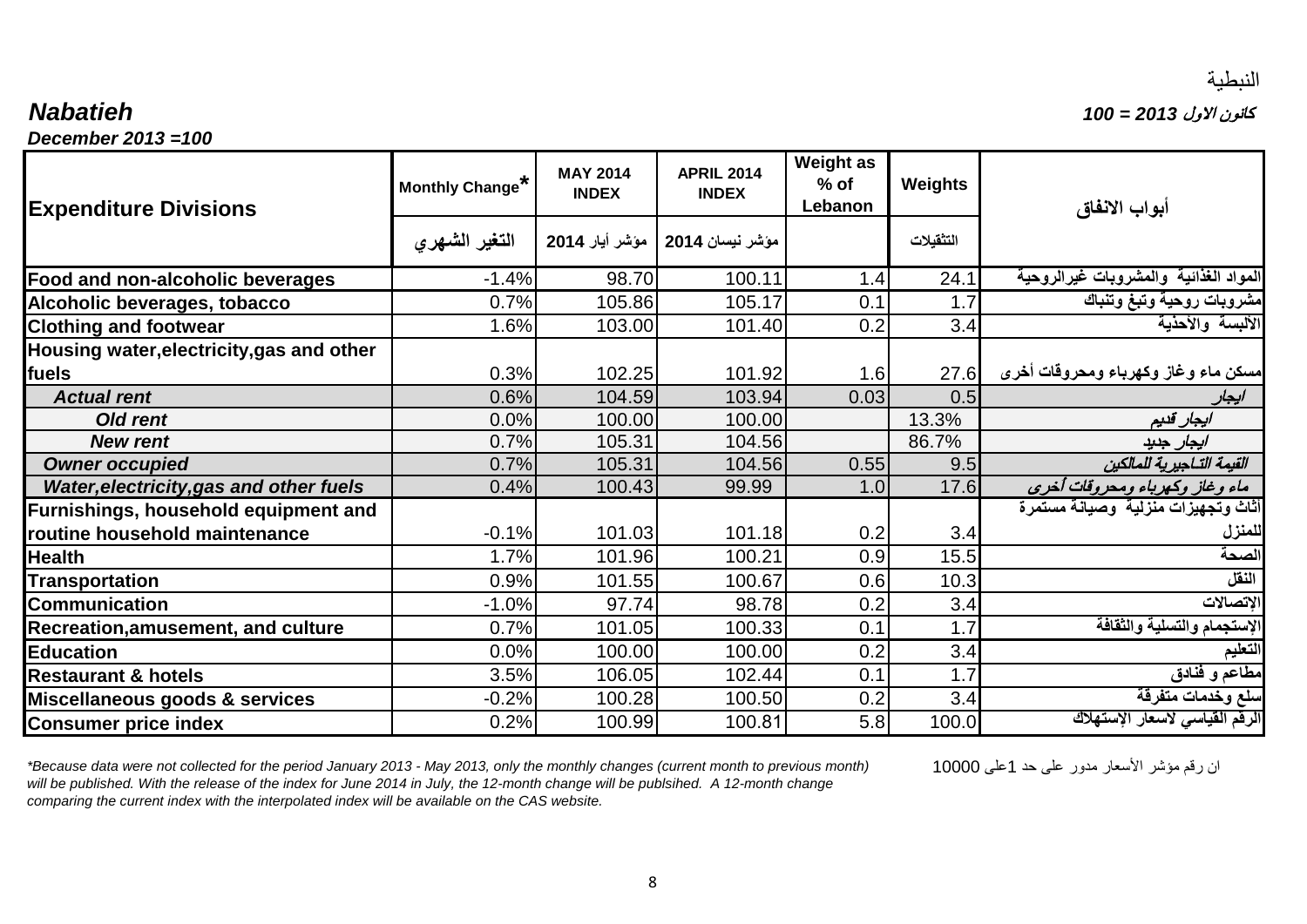جداول اضافية

**Monthly Change May-14 Apr-14 Weights التثقيلات نيسان 2014 ايار 2014 التغير الشهري**

**التعليم Education**

## لبنان *Lebanon*

|                       |           |            |           | التعليم الرسمي               |
|-----------------------|-----------|------------|-----------|------------------------------|
| $0.00\%$              | 100.00    | 100.00     | 5.51%     | التعليم الخاص                |
|                       |           |            |           |                              |
| 0.00%                 | 103.36    | 103.36     | 0.09%     | برامج تعليمية اخرى           |
| 0.00%                 | 101.03    | 101.03     | 0.530%    | قرطاسية وكتب مدرسية          |
| 0.00%                 | 100.13    | 100.13     | 6.38%     | الرقم القياسي لأسعار التعليم |
|                       |           |            |           | لبنان                        |
|                       |           |            |           | كانون الاول 2013=100         |
| <b>Monthly Change</b> | $May-14$  | Apr-14     | Weights   | المحروقات                    |
| التغير الشهرى         | ايار 2014 | نيسان 2014 | التثقيلات |                              |
| $-1.79%$              | 99.04     | 100.84     | 1.15%     | غاز                          |
| 1.22%                 | 99.21     | 98.01      | 3.27%     | وقود سائل                    |
| $-1.06%$              | 105.18    | 105.24     | 0.52%     | وقود صلب                     |
|                       |           |            |           |                              |
| 1.69%                 | 102.44    | 100.74     | 5.20%     | وقود وزيوت وسائل النقل       |
|                       |           |            |           |                              |
|                       | $0.00\%$  | 100.00     | 100.00    | 0.25%                        |

بناء على طلب المستخدمين، تمّ استحداث جدولين إضافيين لتوفير صورة أوضح وأشمل عن تغيّر أسعار التعليم والوقود. إذ يقتصر مؤشر التعليم الذي تنشره إدارة الاحصاء المركزي شهرياً على تغيّر السعر الذي يطرأ على رسوم التسجيل والأقساط فقط. بينما نفقات التعليم الاضافية مدرجة تحت بنود إنفاق أخرى. فالكتب المدرسية مدرجة مثلاً تحت بند الاستجمام والتسلية والثقافة. وكما التعليم كذلك الوقود، فالوقود المنزلي مدرج تحت بند المسكن، في حين أن الوقود وزيوت التشحيم للسيارات مدرج تحت بند النقل.تجدر الاشارة إلى أن هذه الجداول تكميلية و يتمّ نشرها لأغراض إعلامية فقط تلبية لاحتياجات المستخدم

كانون الاول *2013=100 100= 2013 December*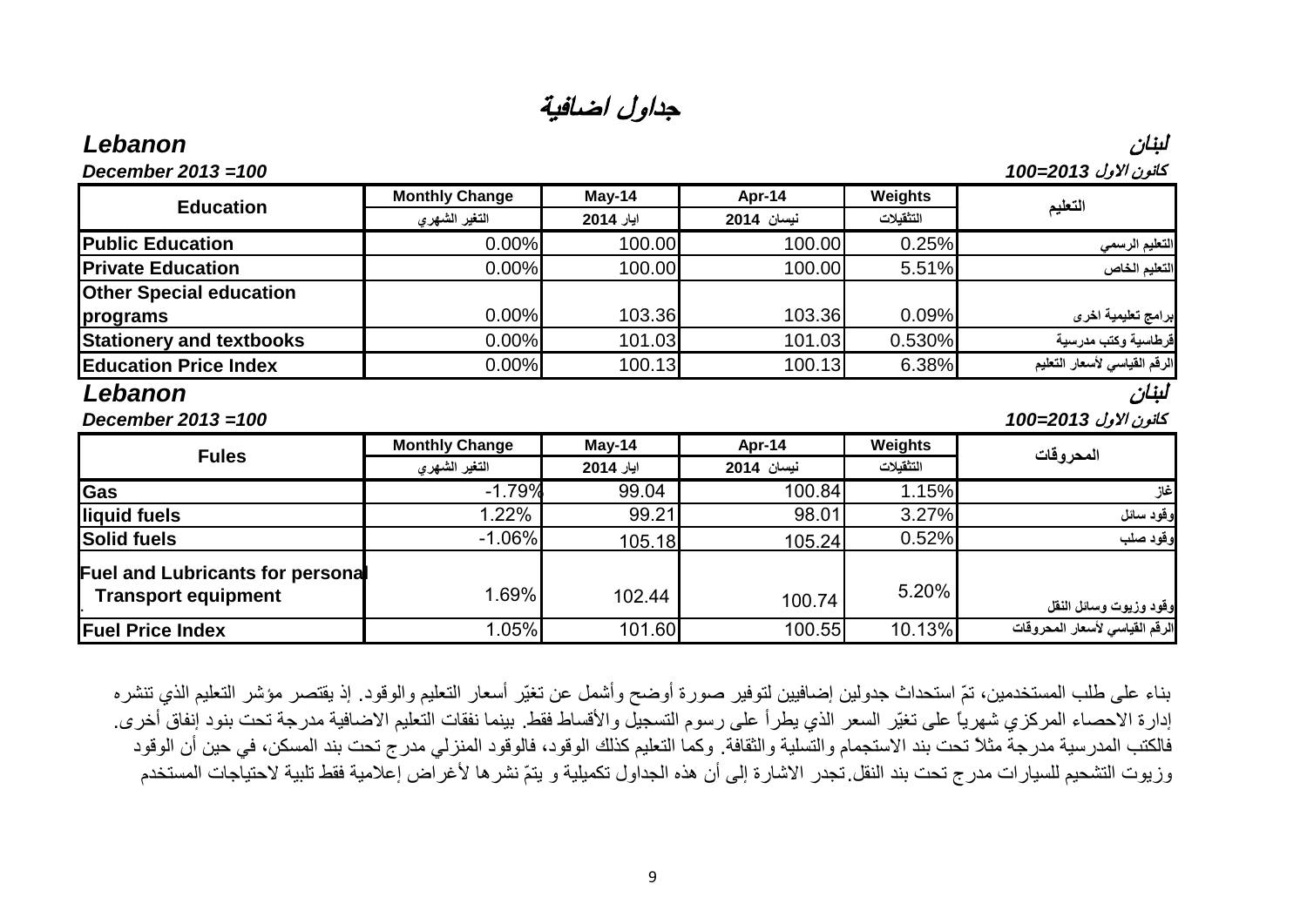### **الرقم القياسي لاسعار الاستهلاك في لبنان والمحافظات لشهر ايار 2014**

- 1. سجل مؤشر اسعار الاستهلاك في لبنان لشهر ايار 2014 انخفاضا" وقدره 0.3% *<sup>U</sup>* بالنسبة لشهر نيسان *<sup>U</sup>* ,2014 كما سجل هذا الرقم على صعيد المحافظات ما يلي :
	- ا نخفاضا" في بيروت وقدره 0.3 %
	- ا نخفاضا" في محافظة جبل لبنان وقدره %0.3
		- انخفاضا" في محافظة الشمال وقدره %0.7
		- . انخفاضا" في محافظة البقاع وقدره %0.1
		- ا نخفاضا" في محافظة الجنوب وقدره %0.4
			- ارتفاعا" في محافظة النبطیة وقدره .%0.2

*T0U* يمكن مراجعة الارقام القياسية السابقة على صفحة الانترنت الخاصة بالادارة على [lb.gov.cas.](http://www.cas.gov.lb/)*TU*www*<sup>0</sup>*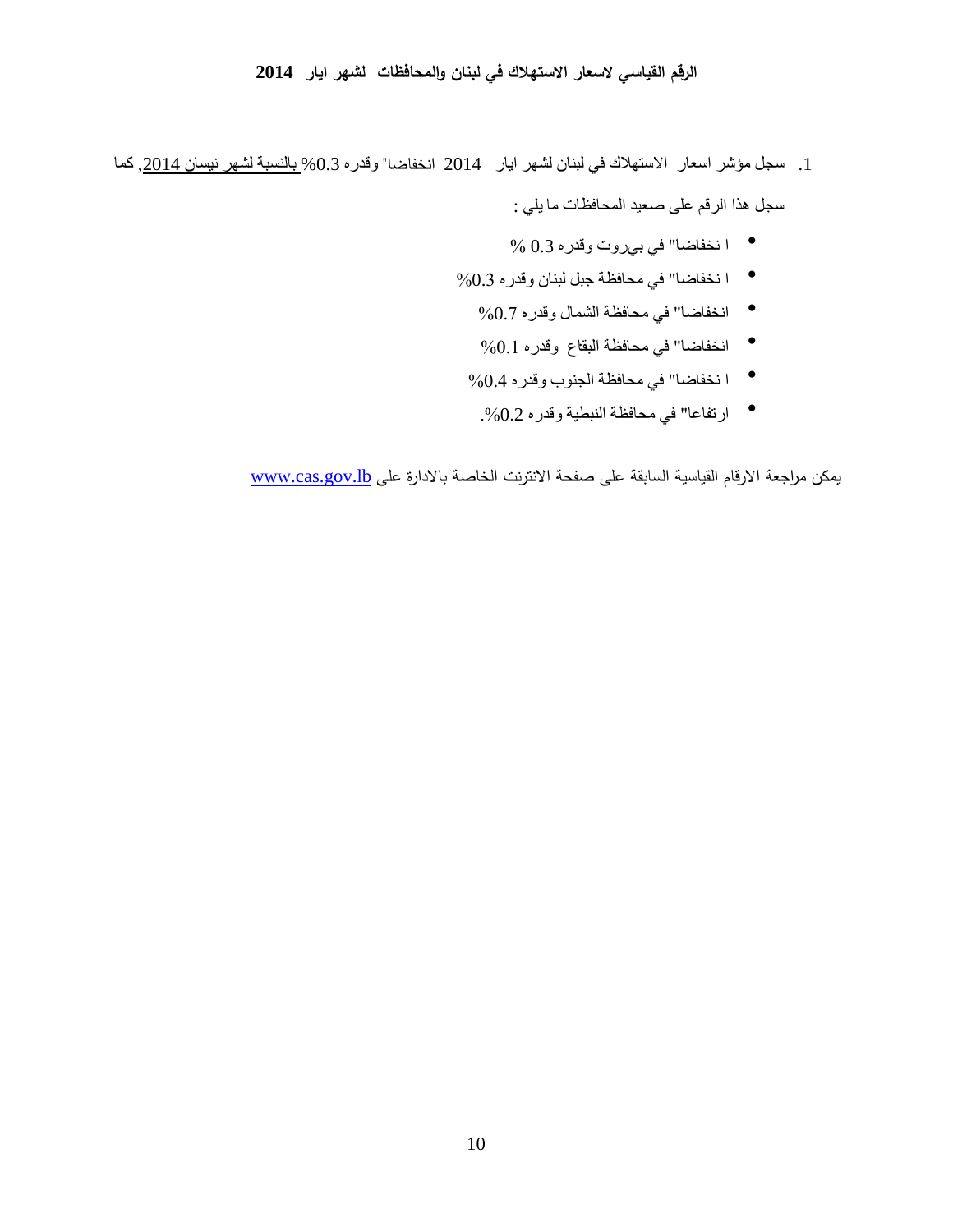**.1 المواد الغذائية والمشروبات غير الروحية** : سجل مستوى اسعار هذا البند انخفاضا " في لبنان وقدره 2.2 %, مع



الاشارة الى ان هذا البند قد انخفض في كافة المحافظات بنسبة تتراوح بين 3% و 1.4%.

2. ا**لمشروبات الروحية والتبغ والتنباك** : سجل مستوى اسعار هذا البند ارتفاعاً في لبنان وقدره %0.1, مع الاشارة

الى ان هذا البند قد سجل ارتفاعا" بنسبة %0.2 في محافظة جبل لبنان و %0.7 في محافظة النبطية وسجل ثباتا"



في باقي المحافظات .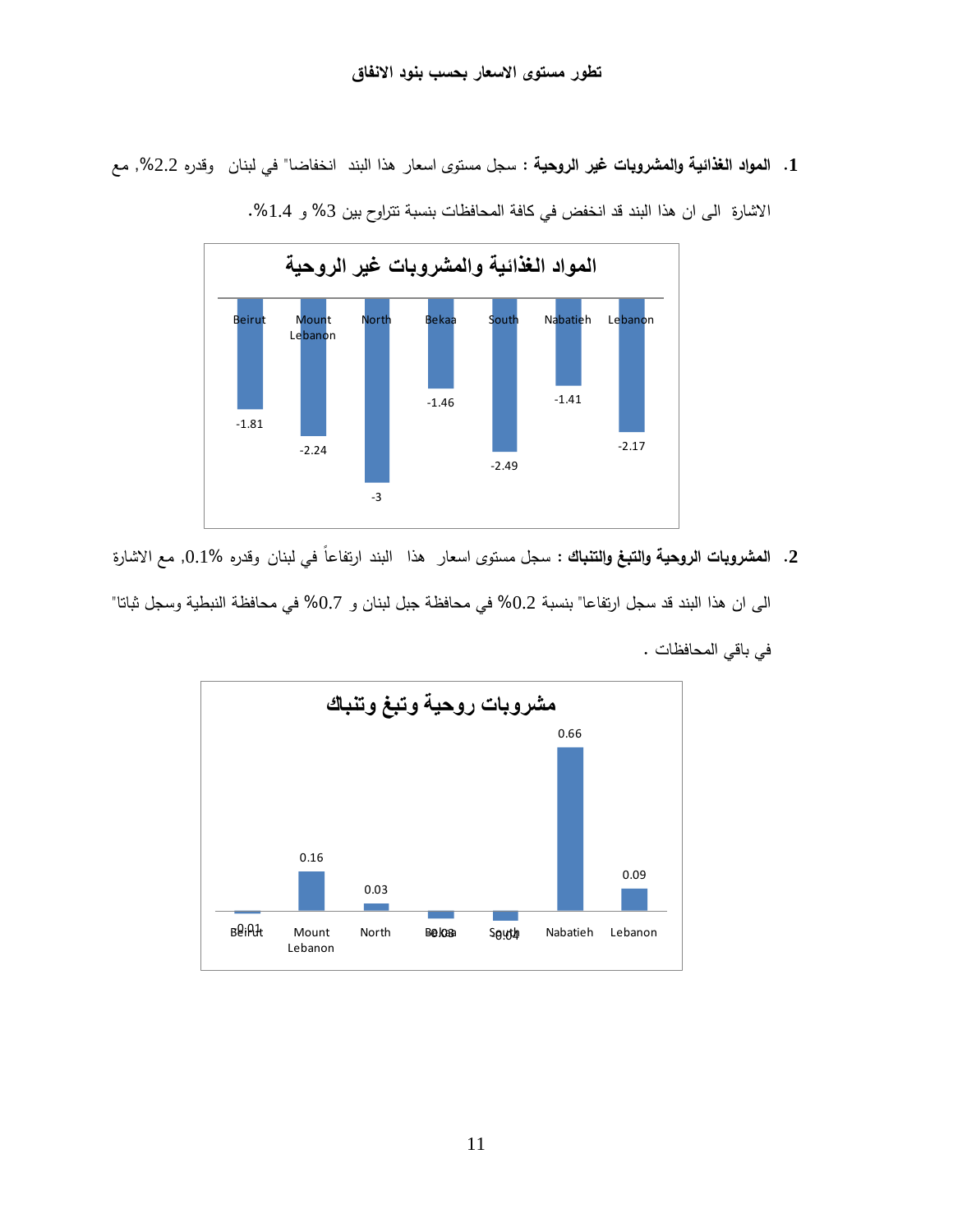**.3 الالبسة والاحذية:** سجل مستوى اسعار هذا البند انخفاضا " في لبنان وقدره ,0.3% مع الاشارة الى ان هذا البند



قد انخفض %1.9 في محافظة بيروت وارتفع في باقي المحافظات بنسبة تتراوح بين 1.6 % و 0.1 .%

**.4 المسكن والماء والغاز والكهرباء والمحروقات** سجل مستوى اسعار هذا البند ثباتا " في لبنان .علما" انه سجل انخفاضا" في محافظة جبل لبنان %0.1 والشمال 0.2 , % وسجل ارتفاعا" في باقي المحافظات بنسبة تتراوح بين  $. %0.3, %0.1$ 

أ - المسكن : سجل مستوى اسعار الايجارات ارتفاعا" بين %0.1 و 0.3 % في محافظات بيروت والنبطية .

كما سجل ثباتا" في باقي المحافظات

ب - ماء وغاز وكهرباء للمنزل ومحروقات اخرى : سجل مستوى اسعار هذا البند انخفاضا "في



جبل لبنان %0.6وارتفاعا" في باقي المحافظات بین %0.1 و %0.8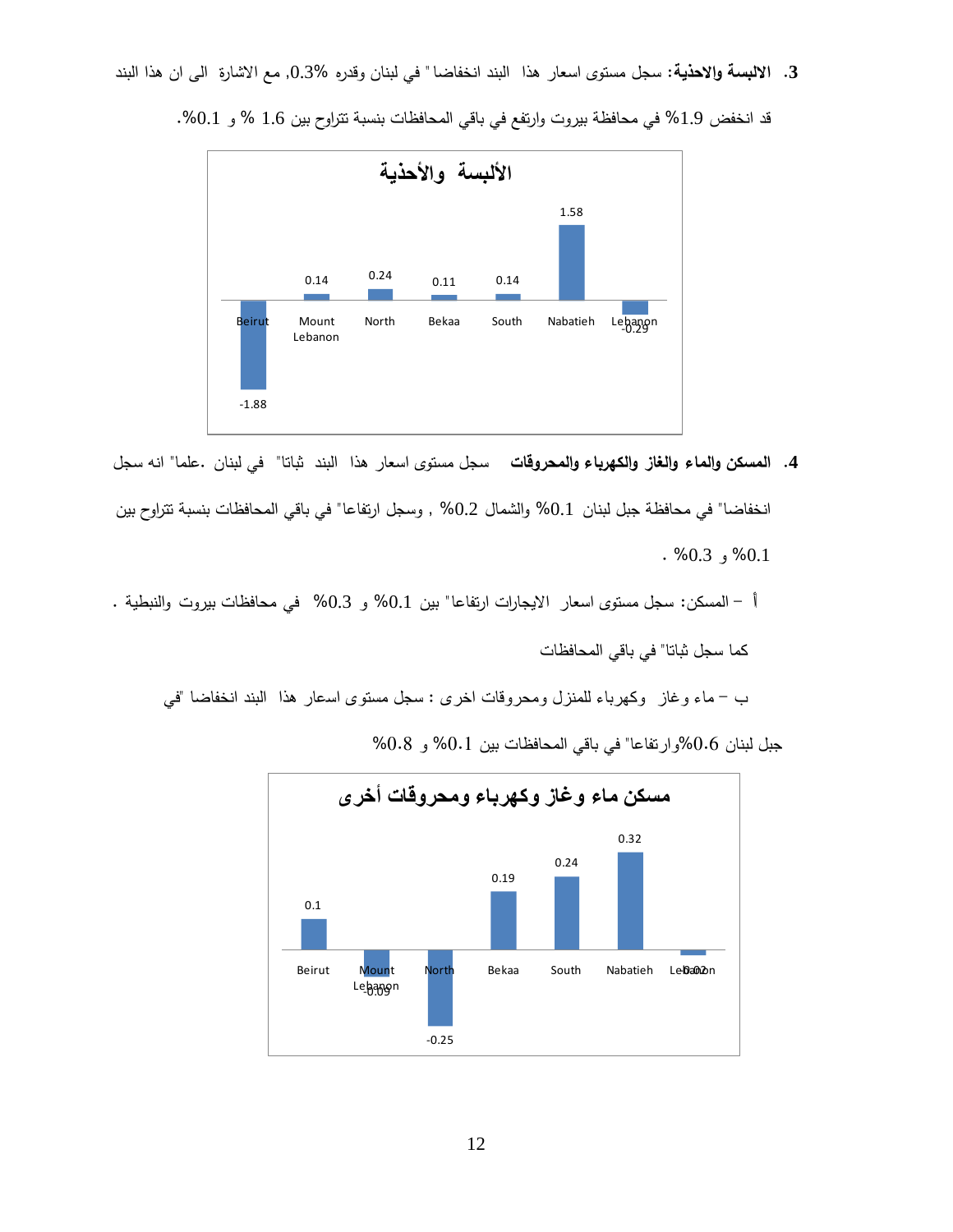5. الاثاث والتجهيزات المنزلية والصيانة المستمرة للمنزل سجل مستوى اسعار هذا البند ارتفاعاً في لبنان وقدره ,0.4% مع الاشارة الى ان هذا البند قد سجل انخفاضا" في محافظة النبطية %0.1 وارتفع في باقي المحافظات بين 0.2 و .%0.9



6. ا**لصحة** سجل مستوى اسعار هذا البند ارتفاعاً في لبنان وقدره %0.8, مع الاشارة الى ان هذا ا لبند قد سجل



ارتفاعا" في كافة المحافظات بنسبة تتراوح بين %0.6 و 1.7 .%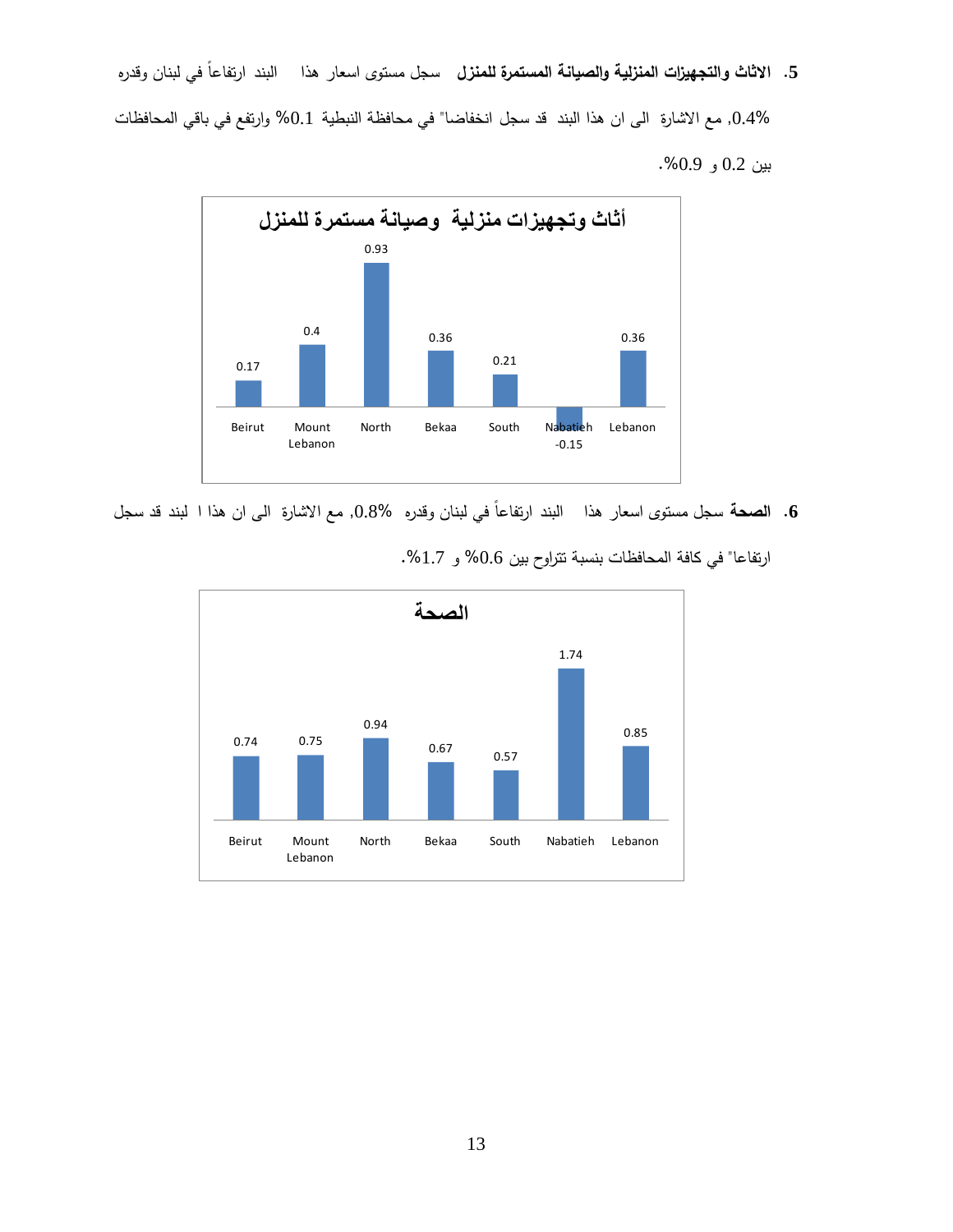7. ا**لنقل** سجل مستوى اسعار هذا البند في لبنان ارتفاعاً بنسبة %0.6,مع الاشارة الى ان هذا البند قد سجل



ارتفاعا" في كافة المحافظات بنسبة تتراوح بين 0.5% و 1.1%.

**.8 الاتصالات** سجل مستوى اسعار هذا البند انخفاضا" في لبنان وقدره 0.2 , % علما" انه سجل ثباتا" في جبل لبنان

|                          | 0                |              | الإتصالات<br>0 |                  |          |                    |
|--------------------------|------------------|--------------|----------------|------------------|----------|--------------------|
| <b>Beirut</b><br>$-0.32$ | Mount<br>Lebanon | <b>North</b> | Bekaa          | South<br>$-0.18$ | Nabatieh | Lebanon<br>$-0.23$ |
|                          |                  | $-1.13$      |                |                  | $-1.05$  |                    |

والبقاع وانخفض في باقي المحافظات بنسبة تتراوح بين 0.2% و1.1%.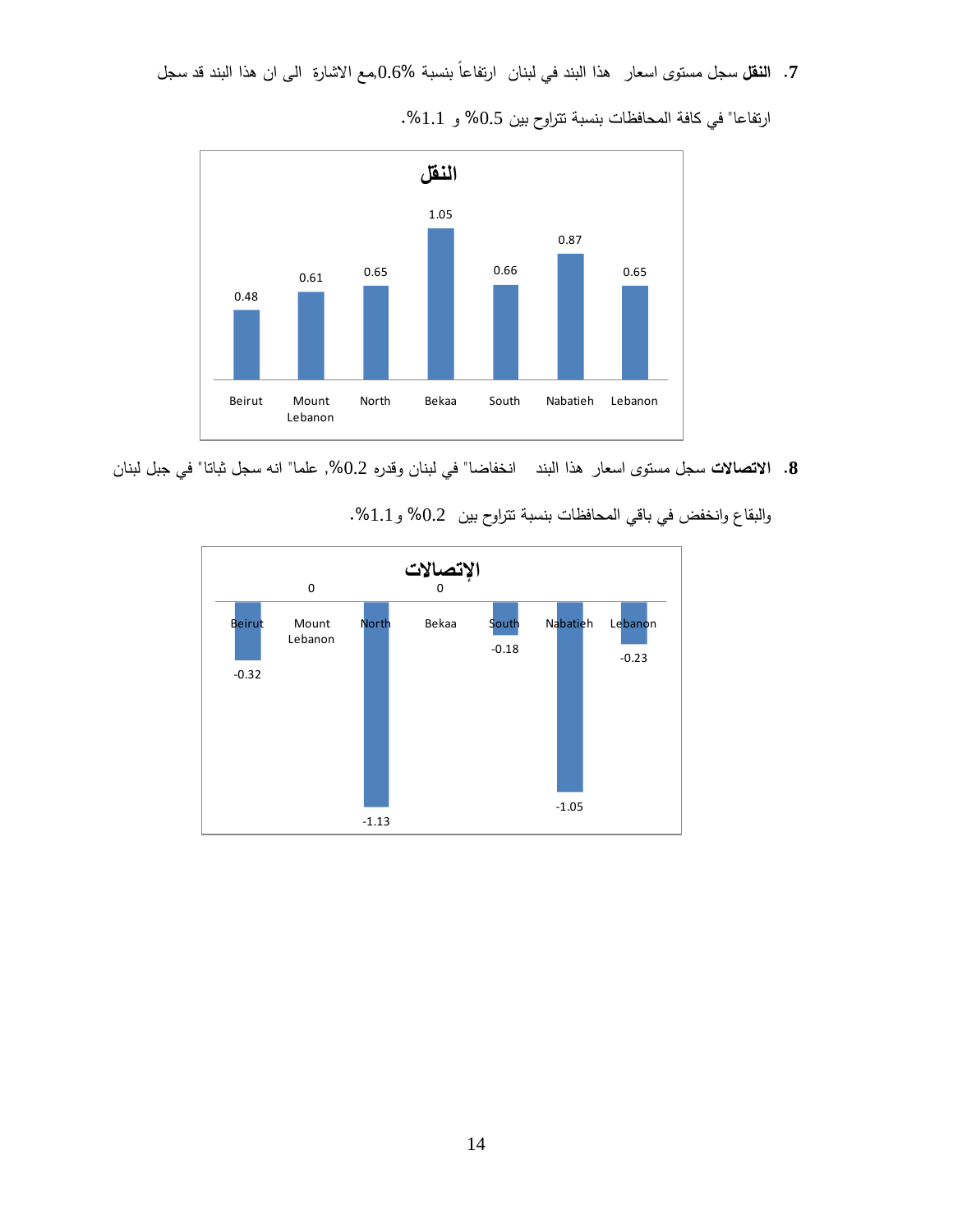**.9 الاستجمام والتسلية والثقافة** سجل مستوى اسعار هذا البند ثباتا" في لبنان . مع الاشارة الى ان هذا البند قد انخفض في محافظتي بيروت الشمال 0.1 % وسجل ثباتا" في جبل لبنان و باقي ارتفع في المحافظات بنسبة تترواح بين %0.1 و 0.7%



**.10 التعليم** سجل مستوى الأسعار في هذا البند ثباتا" في كافة المحافظات .

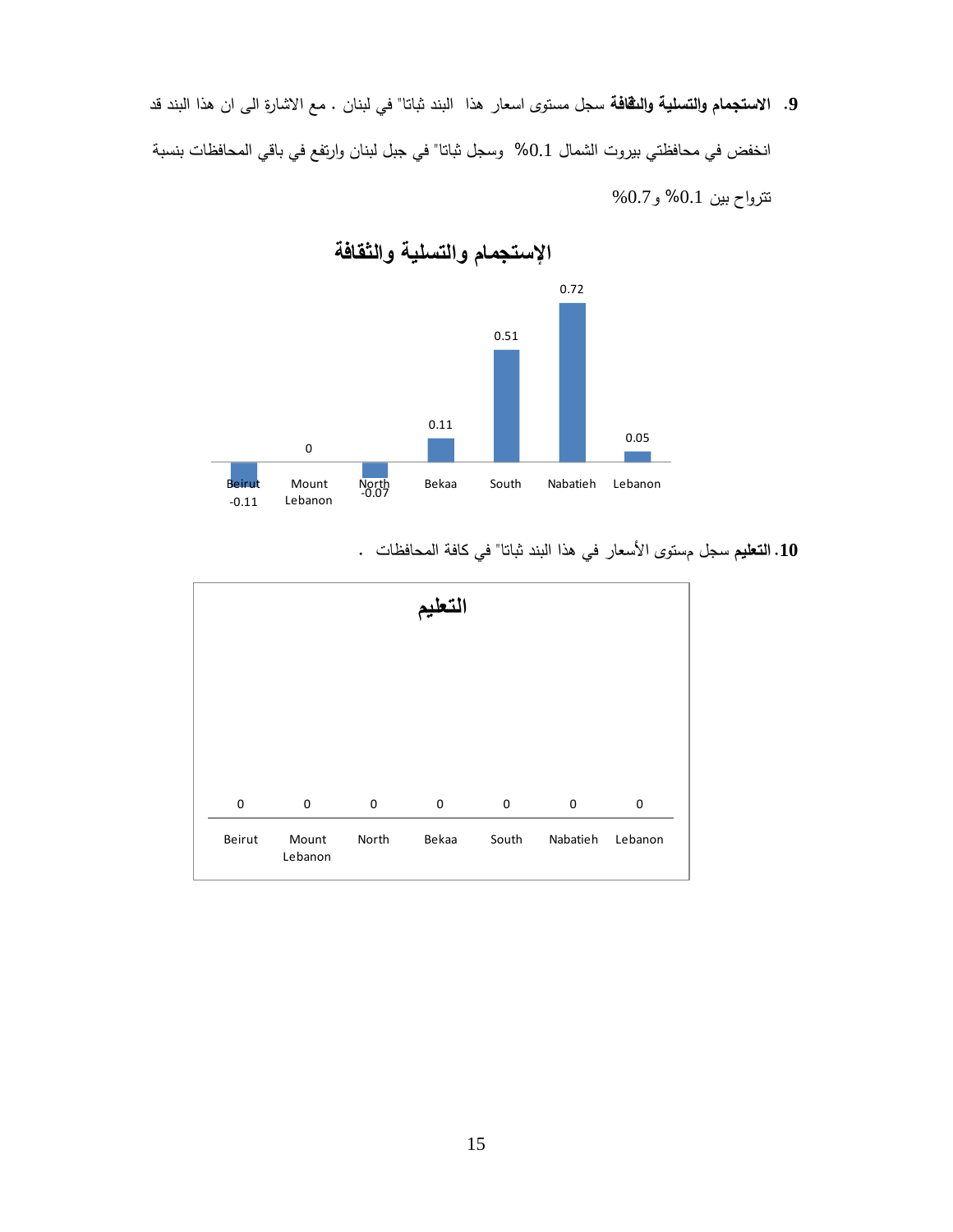ً في لبنان وقدره 0.1% , مع الاشارة الى ان هذا البند **.11 المطاعم والفنادق** سجل مستوى اسعار هذا البند ارتفاعا



قد ارتفع في جبل لبنان %0.1 والنبطية %3.5 وسجل ثباتا" في باقي المحافظات .

**12. سلع وخدمات متفرقة** سجل مستوى اسعار هذا البند ثباتا " في لبنان, مع الاشارة الى ان هذا البند سجل ارتفاعا"



في محافظتي جبل لبنان والشمال 0.1% و انخفض في باقي المحافظات بنسبة تترواح بين 0.1% و0.3%.

**.13** سجل مستوى اسعار الرقم القیاسي لأسعار التعلیم في لبنان ثباتا" , بالنسبة الى الغاز فقد سجل انخفاضا قدره

79. 89ووقود سائل سجل ارتفاعا قدر 1.22 % ووقود صلب سجل انخفاضا" بنسبة % 0.06 ووقود<br>وزيوت وسائل النقل سجل ارتفاعا قدر ه 1.69 % وبناء علي ذلك سجل الرقم القياسي الاجمالي لأسعار المحر وقات

 $0\%$ ارتفاعا في لبنان قدره 05.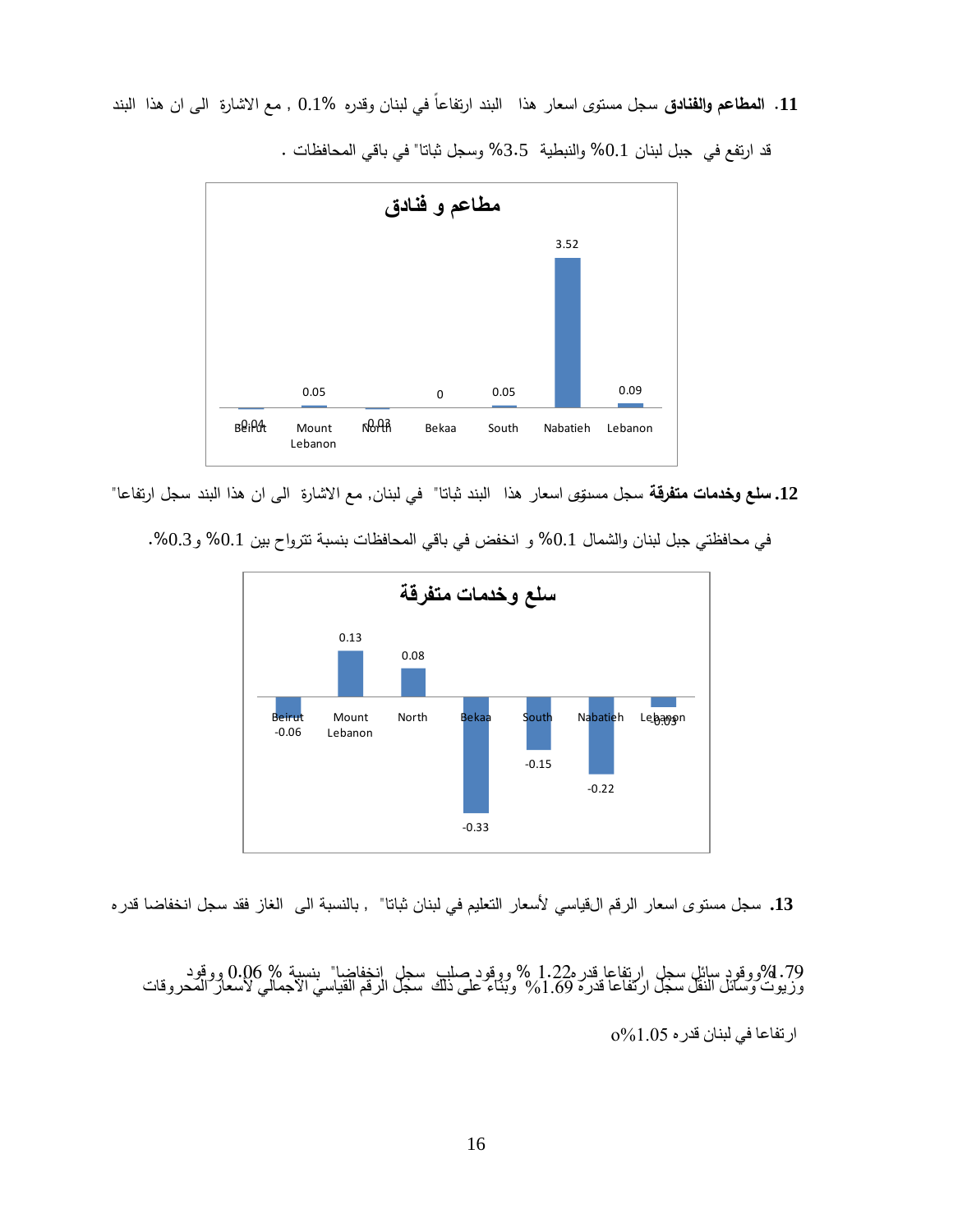### **لمحة موجزة عن الرقم القياسي الشهري لاسعار الاستهلاك في لبنان**

تصدر ادارة الاحصـاء المركزي شهريًّا الرقم القياسي لأسعار الإستهلاك فهو يعطي الصـورة الاجمالية عن تطوّر اسعار السلع والخدمات المستهلكة من قبل الاسر المعيشية اللبنانية ويستخدم في تحليل الاداء الاقتصادي عبر قياس التضخم على مستوى معيشة الافراد والاسر المعيشية وغيرها من المؤشرات الإقتصادية والإجتماعية الاخرى.

يتألف الرقم القياسي لأسعار الإستهلاك من  $1$  سلسلة زمنية لأسعار الإستهلاك صممت خصيصاً لقياس تضخم اسعار سلع الإستهلاك كافة المشتراة من قبل الاسر المعيشية من شهر الى شهر ومن سنة الى سنة.

ان الطريقة الاسهل لفهم الرقم القياسي لأسعار الإستهلاك هي في تصّور وجود مجموعة محددة من السلع والخدمات النموذجية التي تستهلكها الاسر المعيشية اللبنانية تسمى "سلة الإستهلاك" التي تشترى في كل شهر . ومن شهر الى شهر يختلف المبلغ المدفوع لشراء هذه السلة بحسب تغير اسعار الاصناف التي تؤلفها . ومهمة الرقم القياسي لأسعار الإستهلاك هو قياس التغيّر النسبي في المبلغ المدفوع لشراء هذه السلة.

تتكون سلة الإستهلاك من اصناف سلع وخدمات مبوبة بحسب بنود الانفاق على الشكل التالي:

- .1 **المواد الغذائية والمشروبات غير الروحية**: وتضم الخبز والحبوب والخضار والفواكة واللحوم والمياه المعدنية والمشروبات الغازية والعصير
	- .2 **المشروبات الروحية والتبغ والتنباك** وتضم النبيذ والعرق والويسكي والتبغ والتنباك
- .3 **الالبسة والاحذية** وتضم الملابس والاحذية على انواعها للرجال والنساء والاطفال مع الاخذ بعين الاعتبار تغير انواع الملابس والاحذية بحسب الفصول
- .4 **المسكن والماء والكهرباء والمحروقات** ويضم الايجارات ولوازم اعمال صيانة كالطرش والدهان واعمال السمكرة واشتراكات المياه والكهرباء من الدولة ومن المولدات الخاصة والغاز المنزلي والكاز ومازوت التدفئة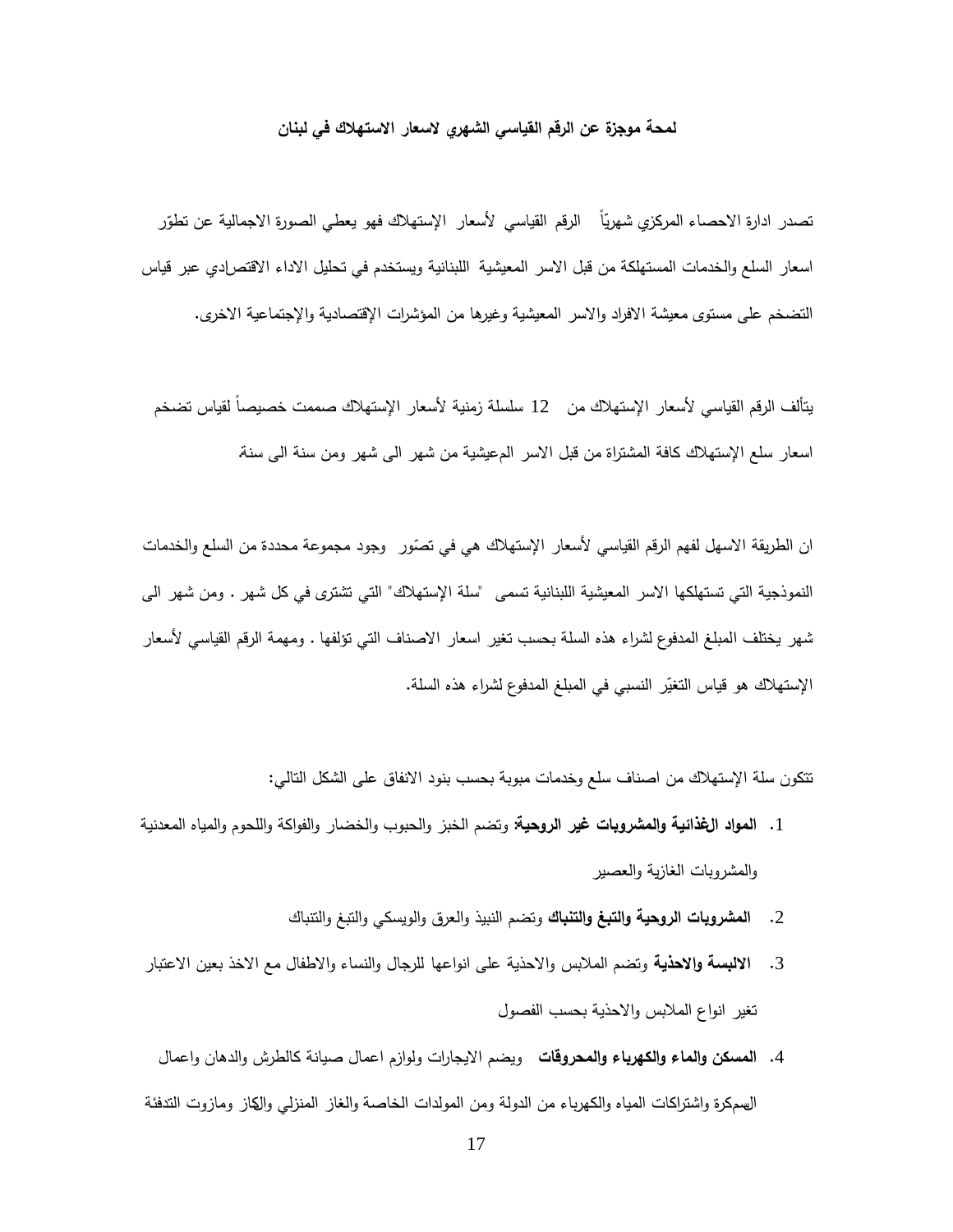- .5 **الاثاث والتجهيزات المنزلية والصيانة المستمرة للمنزل** وتضم الاثاث على انواعه والتجهيزات المنزلية كالادوات الكهربائية والاواني الزجاجية ومواد التنظيف
	- .6 **الصحة** وتضم الدواء والخدمات الطبية كمعاينة الطبيب والتحاليل الطبية وصور الاشعة
- .7 **النقل** ويضم السيارات والوقود كالبنزين واصلاح السيارات والنقل بالسيارات العمومية والباصات والنقل الجوي
- .8 **الاتصالات** وتضم خدمات الاتصالات كالتلفون الثابث والخلوي وخدمات البريد العادي والسريع واسعار التلفونات العادية والخلوية
- .9 **الاستجمام والتسلية والثقافة** وتضم الرحلات الداخلية والخارجية والسينما والمسارح والكمبيوتر ومت مماته والكتب على انواعها من مدرسية وادبية وعلمية ومجلات وصحف.
	- .10 **التعليم** وتضم الاقساط التعليمية في القطاع الخاص للمستويات كافة بما فيها التعليم المهني
- .11 **، المطاعم والفنادق** وتضم أسعار المأكولات في المطاعم كالسناك والمطاعم المتخصصة وأ سعار المبيت في الفنادق
- .12 ، **سلع وخدمات متفرقة** وتضم سلع العناية ال شخصية كالعطورات ومعجون تنظيف الأ سنان وخدمات تصفيف الشعر والماكياج وخدمات التأمين.

ان شمولية سلة الإ ستهلاك لا تقتصر فقط على عدد الأصناف بل تشمل أ بضا تمثيلها للإستهلاك الفعلي للأسر المعيشية بفئاتها الإقتصادية والإجتماعية وتوزعها على المناطق الجغرافية كافة على حد سواء . لهذا السبب تحرص إدارة الإحصاء المركزي على جمع عدد كبير من أسعار السلع والخدمات من كل المناطق اللبنانية.

نتظلب قراءة الرقم القياسي لأسعار الإستهلاك تأنيها خاصا. ففي البداية بتم إختيار سنة أو شهر معينين يسميان سنة أو شهر الأساس أو المرجعية، تجمع فيها أ سعار السلع والخدمات الداخلة في السلة و تتم من بعدها مقارنة أ سعار السلمع والخدمات المجموعة شهريا مع أسعار هذه السلة الأساس.